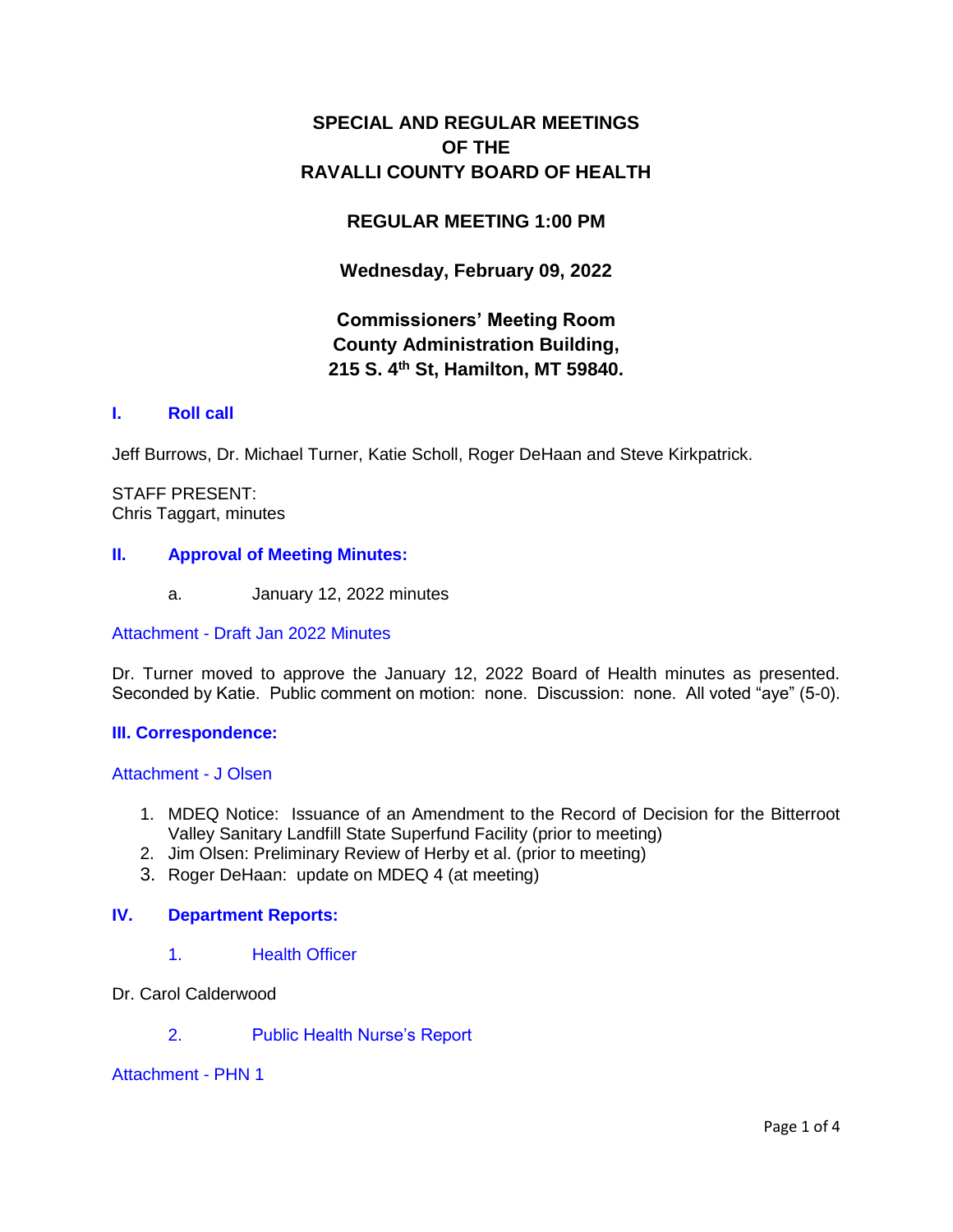## [Attachment -](http://ravalli-mt.granicus.com/DocumentViewer.php?file=ravalli-mt_6e50085fc221bdc31f74b30ab5ea4faf.pdf) PHN 2

Tiffany Webber

Public comment: Jim Olsen

### 3. [MTUPP Report](http://ravalli-mt.granicus.com/wordlinkreceiver.php?clip_id=77c50dec-dbe9-49a9-8b52-be80f58e4724&meta_id=fff711f1-6bff-4978-bdb8-c9bacec41c04&time=1050)

Delaney Wells

4. [Environmental Health Report](http://ravalli-mt.granicus.com/wordlinkreceiver.php?clip_id=77c50dec-dbe9-49a9-8b52-be80f58e4724&meta_id=77caf66f-da9d-4482-b314-33382331a820&time=1511)

Kelly Arnold

- V. [New Business:](http://ravalli-mt.granicus.com/wordlinkreceiver.php?clip_id=77c50dec-dbe9-49a9-8b52-be80f58e4724&meta_id=db31ad67-605a-491b-88e3-18e1df5496af&time=1729)
- 1. [Election of Officers: Chairman and Vice Chairman](http://ravalli-mt.granicus.com/wordlinkreceiver.php?clip_id=77c50dec-dbe9-49a9-8b52-be80f58e4724&meta_id=74460c24-5cdc-417b-a607-4e477fe49aef&time=1730)

#### 2022 BOH Chairman:

**Katie moved to appoint Jeff Burrows as the 2022 Board of Health Chairman. Seconded by Dr. Turner.** Public comment on motion: Skip Chisholm and Jim Olsen. Discussion: none. **All voted "aye" (5-0).**

## 2022 BOH Vice Chairman:

**Katie moved to appoint Dr. Michael Turner as the 2022 Board of Health Vice Chairman. Seconded by Roger.** Public comment on motion: none. Discussion: none. **All voted "aye" (5-0).**

2. ["Discussion with possible decision on Pigott use of fill variance." –](http://ravalli-mt.granicus.com/wordlinkreceiver.php?clip_id=77c50dec-dbe9-49a9-8b52-be80f58e4724&meta_id=13ecdd19-204f-4b9c-9865-6326691758d5&time=1765) John P. (no show @ [Jan 2022 BOH meeting\)](http://ravalli-mt.granicus.com/wordlinkreceiver.php?clip_id=77c50dec-dbe9-49a9-8b52-be80f58e4724&meta_id=13ecdd19-204f-4b9c-9865-6326691758d5&time=1765)

Attachment - [Pigott Request](http://ravalli-mt.granicus.com/DocumentViewer.php?file=ravalli-mt_8f8b82cd781c1f45f21af328bfdb8e90.pdf)

[Attachment -](http://ravalli-mt.granicus.com/DocumentViewer.php?file=ravalli-mt_047fa88b5edf588d8cba631593cfdcc1.pdf) Staff Report

Present: Michael Pigott, property owner Joe Parker, Contractor

**BOH consensus: no action on variance now. Owner shall apply for a temporary holding tank permit and re monitor this season.**

Public comment: Skip Chisholm Jim Olsen Skip Chisholm Michael Pigott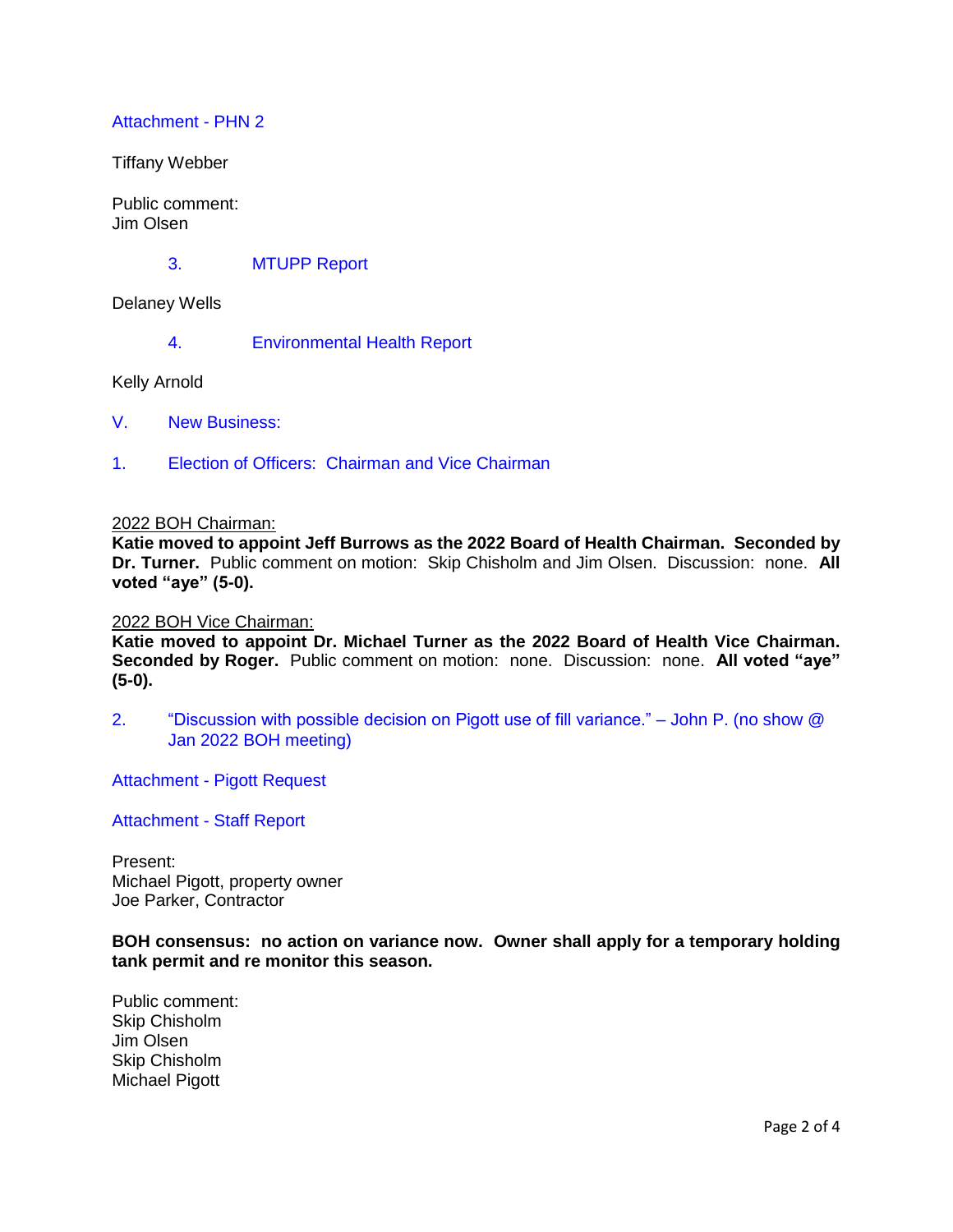3. [Review with possible decision on appeal of Non-Conforming Certificate of Compliance](http://ravalli-mt.granicus.com/wordlinkreceiver.php?clip_id=77c50dec-dbe9-49a9-8b52-be80f58e4724&meta_id=bc17f306-ff48-49a6-9802-bcab125c7512&time=4071)  [for 528 N Burnt Fork Rd. -](http://ravalli-mt.granicus.com/wordlinkreceiver.php?clip_id=77c50dec-dbe9-49a9-8b52-be80f58e4724&meta_id=bc17f306-ff48-49a6-9802-bcab125c7512&time=4071) Kelly A.

Attachment - [Certificate of Compliance Application](http://ravalli-mt.granicus.com/DocumentViewer.php?file=ravalli-mt_3fb0debfdc3074f52ab2ed2bbe991dee.pdf)

Present: Matt Sissler, property owner Julie Sissler, property owner

#### Findings of Fact (FOF):

FOF 1: There was a structure at 528 N. Burnt Fork Road in Stevensville, MT, as per the submitted affidavit from Louis Vaughn, previous property owner, prior to 1975

**Roger moved that based upon the finding of fact, to allow/approve RCEH to issue a septic permit for a 3 bedroom replacement system, as requested. Seconded by Steve.** Public comment on motion: Skip Chisholm and Matt Sissler. Discussion: none. **All voted "aye" (5-0).**

4. [Complaint for 5194 Eastside Hwy Stevensville, MT –](http://ravalli-mt.granicus.com/wordlinkreceiver.php?clip_id=77c50dec-dbe9-49a9-8b52-be80f58e4724&meta_id=51217f13-40c9-4b7f-a286-de5f6a8332de&time=4852) John P

#### Attachment - [LIS Information](http://ravalli-mt.granicus.com/DocumentViewer.php?file=ravalli-mt_de3e776bec1e49172e7abb9ab6b03599.pdf)

Public comment: Devon Towle Joe Parker Ed Sperry Skip Chisholm

**BOH Consensus: Continue this agenda item to March 09, 2022 BOH; RCEH shall visit the site, invite the property owner(s) to the March 09, 2022 BOH; RCEH shall make sure the owner(s) will bring a plan along with an installation of septic system timeline and inform the BOH on what has been being done with waste disposal.**

Public comment: Jim Olsen

### **VI. [Old Business:](http://ravalli-mt.granicus.com/wordlinkreceiver.php?clip_id=77c50dec-dbe9-49a9-8b52-be80f58e4724&meta_id=605b8b9b-bf04-40be-92d9-e465236fdc6b&time=5965)**

1. [UPDATE with possible decision: Warming Shelter on Sleeping Child Road –](http://ravalli-mt.granicus.com/wordlinkreceiver.php?clip_id=77c50dec-dbe9-49a9-8b52-be80f58e4724&meta_id=fe7c9595-9046-4b7f-9914-927b696d6916&time=5966) [Jeff](http://ravalli-mt.granicus.com/wordlinkreceiver.php?clip_id=77c50dec-dbe9-49a9-8b52-be80f58e4724&meta_id=fe7c9595-9046-4b7f-9914-927b696d6916&time=5966)

Present: Gary Locke

#### **No BOH action required - update only.**

Public comment: Skip Chisholm Jim Olsen